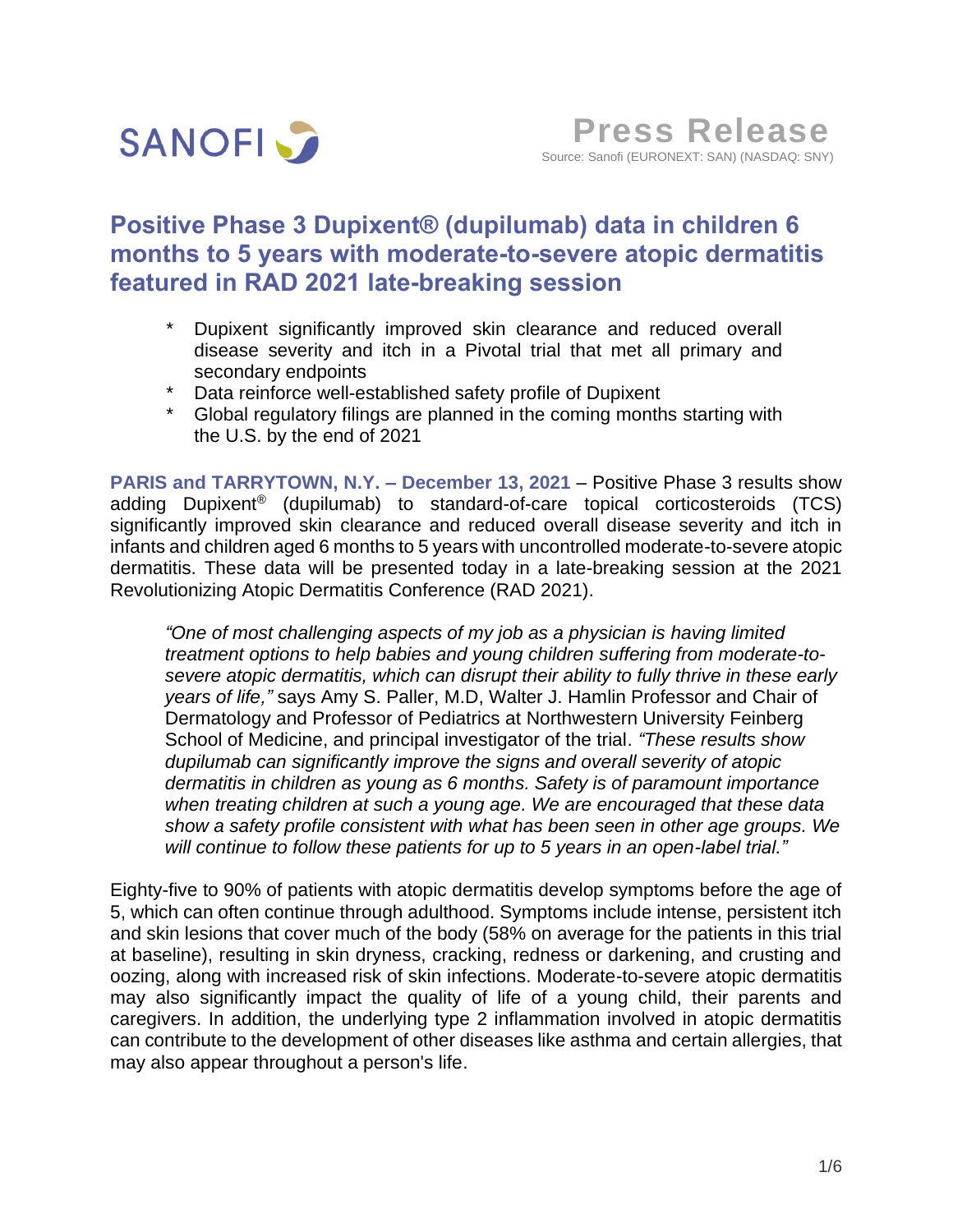Topline results from the randomized, placebo-controlled pivotal trial, which met all primary and secondary endpoints, were [announced](https://www.sanofi.com/en/media-room/press-releases/2021/2021-08-30-07-00-00-2288011) in August 2021. Data presented at RAD 2021 showed that at 16 weeks, patients who added Dupixent to low-potency TCS experienced the following, compared to TCS alone (placebo):

- 28% achieved clear or almost-clear skin compared to 4% with placebo (p<0.0001), the primary endpoint.
- 53% achieved 75% or greater improvement in overall disease severity from baseline compared to 11% with placebo (p<0.0001), the co-primary endpoint outside of the U.S.
- 49% average improvement from baseline in itch compared to 2% improvement with placebo (p<0.0001).
- 70% average improvement from baseline in overall disease severity (EASI) compared to 20% improvement with placebo (p<0.0001).

The safety profile observed in the randomized, placebo-controlled trial was consistent with the well-established safety profile of Dupixent in adults, adolescents and children 6 years and older with moderate-to-severe atopic dermatitis. Overall rates of adverse events (AEs) were 64% for Dupixent and 74% for placebo. Most common AEs and AEs of special interest included nasopharyngitis (8% Dupixent, 9% placebo), upper respiratory tract infection (6% Dupixent, 8% placebo), conjunctivitis (5% Dupixent, 0% placebo), herpes viral infections (6% Dupixent, 5% placebo).

These results will form the basis of global regulatory submissions for this age group, beginning with the U.S. in 2021 and European Union in the first half of 2022.

Additionally, long-term data from the Phase 3 trial in patients aged 6 to 11 years with moderate-to-severe atopic dermatitis will also be presented in a late-breaking session. Efficacy and safety results at one year were consistent with the known profile of Dupixent in atopic dermatitis.

The data from these trials add to the extensive LIBERTY AD clinical program – the largest Phase 3 clinical trial program in atopic dermatitis, involving approximately 3,500 infants, children, adolescents and adults to date.

Dupixent is the first biologic medicine to demonstrate positive results in this young patient population. The efficacy and safety of Dupixent in children below the age of 6 years have not been fully evaluated by any regulatory authority.

# **About the Dupixent Trial**

LIBERTY AD PRESCHOOL is a two-part Phase 2/3 trial. The Phase 3 randomized, double-blind, placebo-controlled part of the trial (Part B) evaluated the efficacy and safety of Dupixent added to standard-of-care low-potency TCS compared to low-potency TCS alone (placebo) in 162 children aged 6 months to 5 years with uncontrolled moderate-tosevere atopic dermatitis.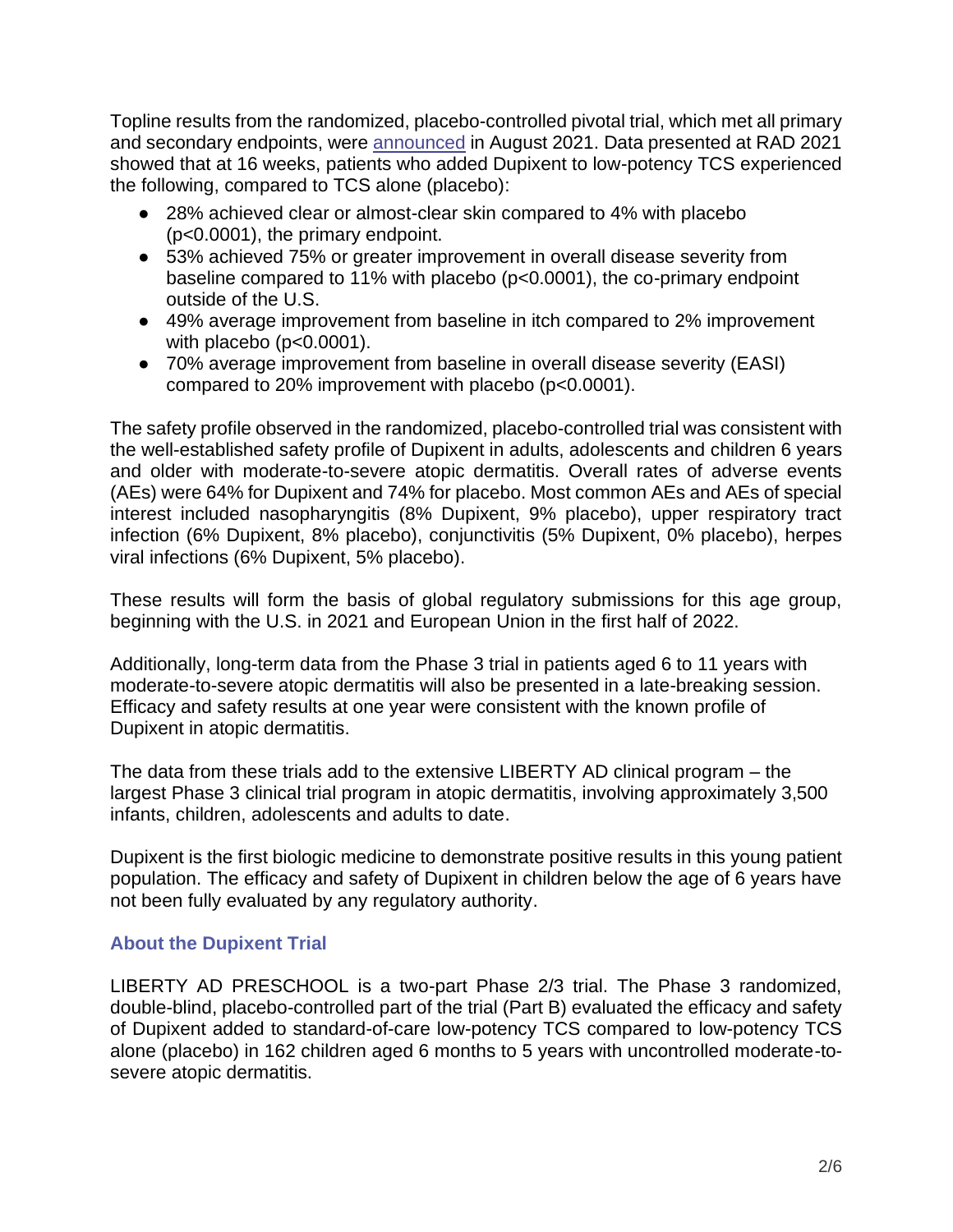The primary endpoints assessed the proportion of patients achieving an Investigator's Global Assessment (IGA) score of 0 (clear) or 1 (almost clear) and 75% improvement in Eczema Area and Severity Index (EASI-75) at week 16. EASI measures extent and severity of the disease. Itch was assessed using a caregiver-reported 0 to 10 Numerical Rating Scale. Patients treated with Dupixent received either 200 mg (for children weighing ≥5 to <15 kg) or 300 mg (for children weighing ≥15 to <30 kg) every four weeks.

In total, there were 162 patients in the trial (83 Dupixent, 79 in the placebo), the average age was 3.8 years and 61% were male. Approximately 12% of patients were Latino/Hispanic and 19% were Black/African American. At the start of the trial 77% of patients had severe disease and 29% had previously used systemic immunosuppressants for their atopic dermatitis and on average, patients entered the trial with atopic dermatitis covering 58% of their body. Furthermore, 81% of these patients had at least one concurrent type 2 inflammatory and/or allergic condition such as allergic rhinitis and asthma.

Part B of the Phase 3 trial was informed by Part A, which was an open-label, singleascending-dose, sequential cohort Phase 2 trial designed to assess the pharmacokinetics and safety of Dupixent in children aged 6 months to 5 years with uncontrolled severe atopic dermatitis.

Children who completed Part A or Part B of the trial were eligible to enroll in an open-label extension trial to assess the safety and efficacy of long-term treatment with Dupixent in this age group for an additional five years.

# **About Dupixent**

Dupixent is a fully human monoclonal antibody that inhibits the signaling of the interleukin-4 (IL-4) and interleukin-13 (IL-13) pathways. Dupixent is not an immunosuppressant and does not require lab monitoring. IL-4 and IL-13 are key and central drivers of the type 2 inflammation that plays a major role in atopic dermatitis, asthma and chronic rhinosinusitis with nasal polyposis (CRSwNP).

Dupixent is currently approved in the U.S., Europe, Japan and other countries around the world for use in specific patients with moderate-to-severe atopic dermatitis, as well as certain patients with asthma or CRSwNP in different age populations. Dupixent is also approved in one or more of these indications in more than 60 countries around the world and more than 300,000 patients have been treated globally.

# **Dupilumab Development Program**

Dupilumab is being jointly developed by Sanofi and Regeneron under a global collaboration agreement. To date, dupilumab has been studied across 60 clinical trials involving more than 10,000 patients with various chronic diseases driven in part by type 2 inflammation.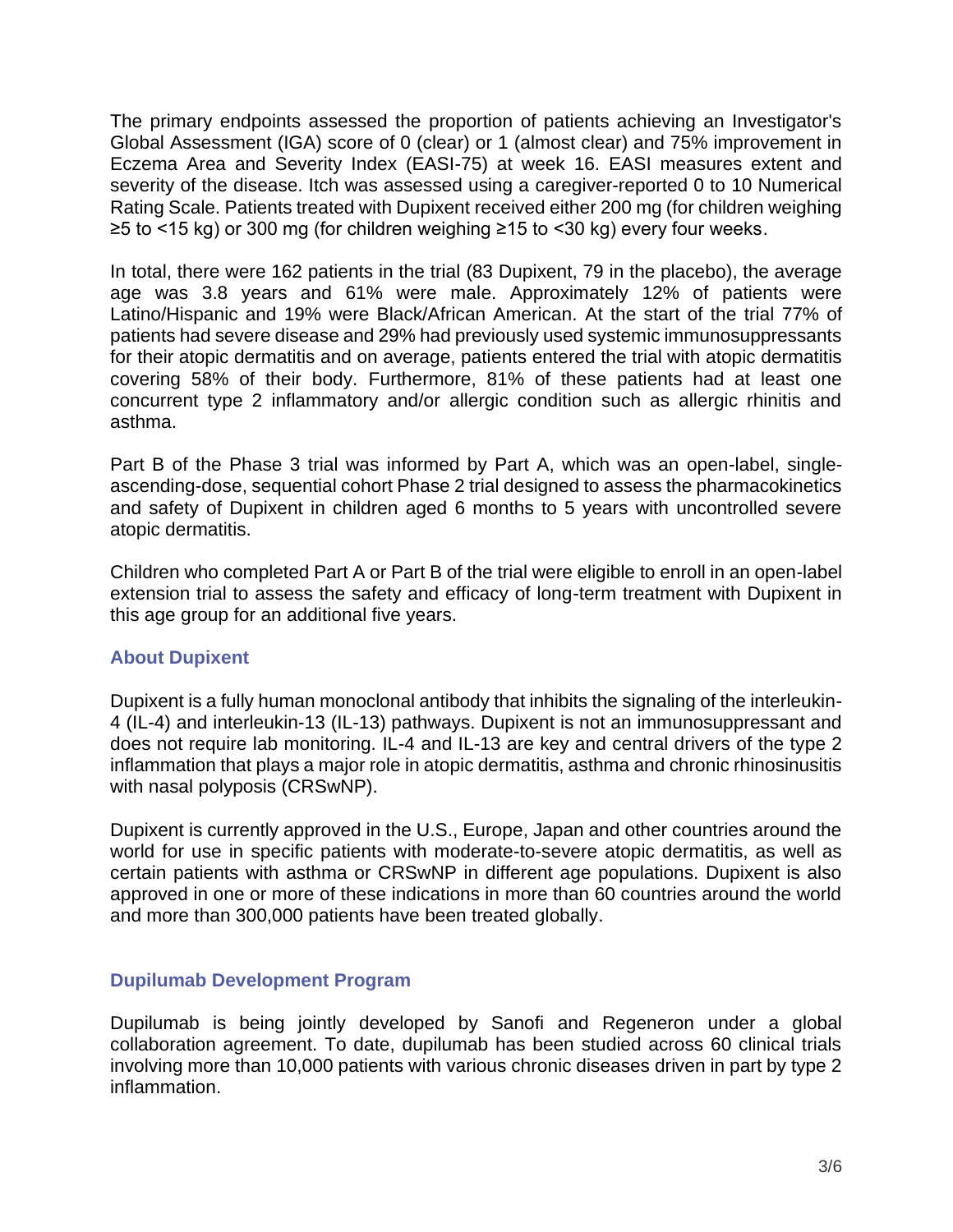In addition to the currently approved indications, Sanofi and Regeneron are studying dupilumab in a broad range of diseases driven by type 2 inflammation or other allergic processes, including pediatric atopic dermatitis (6 months to 5 years of age, Phase 3), chronic obstructive pulmonary disease with evidence of type 2 inflammation (Phase 3), eosinophilic esophagitis (Phase 3), bullous pemphigoid (Phase 3), prurigo nodularis (Phase 3), chronic spontaneous urticaria (Phase 3), chronic inducible urticaria-cold (Phase 3), chronic rhinosinusitis without nasal polyposis (Phase 3), allergic fungal rhinosinusitis (Phase 3), allergic bronchopulmonary aspergillosis (Phase 3) and peanut allergy (Phase 2). These potential uses of dupilumab are currently under clinical investigation, and the safety and efficacy in these conditions have not been fully evaluated by any regulatory authority.

### **About Regeneron**

Regeneron (NASDAQ: REGN) is a leading biotechnology company that invents life-transforming medicines for people with serious diseases. Founded and led for over 30 years by physician-scientists, our unique ability to repeatedly and consistently translate science into medicine has led to nine FDA-approved treatments and numerous product candidates in development, almost all of which were homegrown in our laboratories. Our medicines and pipeline are designed to help patients with eye diseases, allergic and inflammatory diseases, cancer, cardiovascular and metabolic diseases, pain, hematologic conditions, infectious diseases and rare diseases.

Regeneron is accelerating and improving the traditional drug development process through our proprietary *VelociSuite®* technologies, such as *VelocImmune®*, which uses unique genetically humanized mice to produce optimized fully human antibodies and bispecific antibodies, and through ambitious research initiatives such as the Regeneron Genetics Center, which is conducting one of the largest genetics sequencing efforts in the world.

For additional information about the company, please visit [www.regeneron.com](http://www.regeneron.com/) or follow @Regeneron on **Twitter** 

#### **About Sanofi**

Sanofi is dedicated to supporting people through their health challenges. We are a global biopharmaceutical company focused on human health. We prevent illness with vaccines, provide innovative treatments to fight pain and ease suffering. We stand by the few who suffer from rare diseases and the millions with long-term chronic conditions.

With more than 100,000 people in 100 countries, Sanofi is transforming scientific innovation into healthcare solutions around the globe.

**Sanofi Media Relations Contact** Sally Bain Tel: +1 (781) 264-1091 Sally.Bain@sanofi.com

**Regeneron Media Relations Contact** Hannah Kwagh Tel: +1 (914) 847-6314 [hannah.kwagh@regeneron.com](mailto:sharon.chen@regeneron.com)

**Investor Relations Contacts Paris** Eva Schaefer-Jansen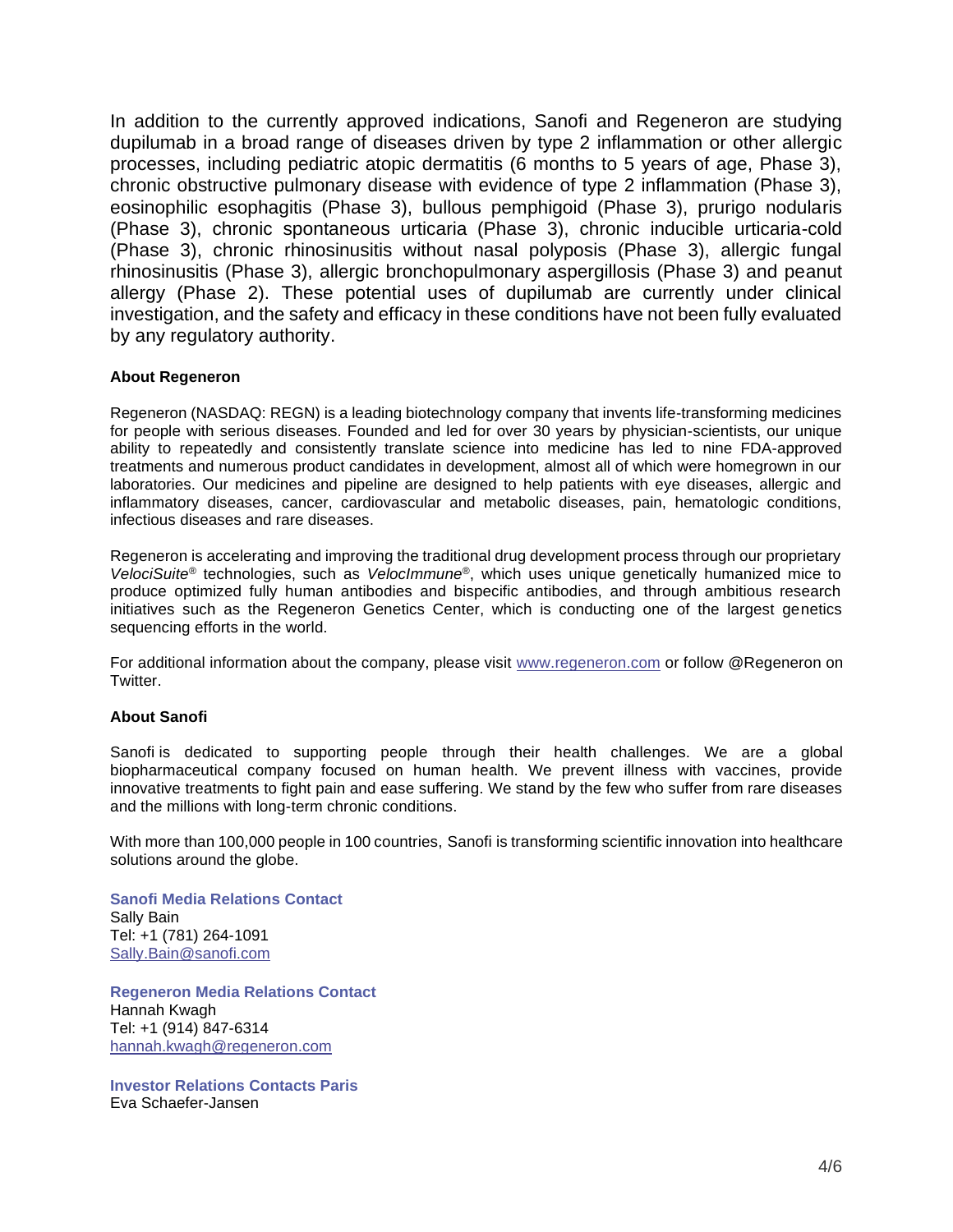Arnaud Delepine Nathalie Pham

**Investor Relations Contact North America** Felix Lauscher

Tel.: +33 (0)1 53 77 45 45 [investor.relations@sanofi.com](mailto:investor.relations@sanofi.com) <https://www.sanofi.com/en/investors/contact>

**Regeneron Investor Relations** Vesna Tosic Tel: +1 (914) 847-5443 [Vesna.Tosic@regeneron.com](mailto:Vesna.Tosic@regeneron.com)

#### *Sanofi Forward-Looking Statements*

This press release contains forward-looking statements as defined in the Private Securities Litigation Reform Act of *1995, as amended. Forward-looking statements are statements that are not historical facts. These statements include projections and estimates regarding the marketing and other potential of the product, or regarding potential future*  revenues from the product. Forward-looking statements are generally identified by the words "expects", "anticipates", *"believes", "intends", "estimates", "plans" and similar expressions. Although Sanofi's management believes that the expectations reflected in such forward-looking statements are reasonable, investors are cautioned that forward-looking*  information and statements are subject to various risks and uncertainties, many of which are difficult to predict and *generally beyond the control of Sanofi, that could cause actual results and developments to differ materially from those expressed in, or implied or projected by, the forward-looking information and statements. These risks and uncertainties include among other things, unexpected regulatory actions or delays, or government regulation generally, that could affect the availability or commercial potential of the product, the fact that product may not be commercially successful, the uncertainties inherent in research and development, including future clinical data and analysis of existing clinical data relating to the product, including post marketing, unexpected safety, quality or manufacturing issues, competition in general, risks associated with intellectual property and any related future litigation and the ultimate outcome of such litigation, and volatile economic and market conditions, and the impact that COVID-19 will have on us, our customers, suppliers, vendors, and other business partners, and the financial condition of any one of them, as well as on our employees and on the global economy as a whole. Any material effect of COVID-19 on any of the foregoing could also adversely impact us. This situation is changing rapidly and additional impacts may arise of which we are not currently aware and may exacerbate other previously identified risks. The risks and uncertainties also include the uncertainties discussed or identified in the public filings with the SEC and the AMF made by Sanofi, including those listed under "Risk Factors" and "Cautionary Statement Regarding Forward-Looking Statements" in Sanofi's annual report on Form 20-F for the year ended December 31, 2020. Other than as required by applicable law, Sanofi does not undertake any obligation to update or revise any forward-looking information or statements.*

### *Regeneron Forward-Looking Statements and Use of Digital Media*

*This press release includes forward-looking statements that involve risks and uncertainties relating to future events and the future performance of Regeneron Pharmaceuticals, Inc. ("Regeneron" or the "Company"), and actual events or results may differ materially from these forward-looking statements. Words such as "anticipate," "expect," "intend," "plan," "believe," "seek," "estimate," variations of such words, and similar expressions are intended to identify such forward-looking statements, although not all forward-looking statements contain these identifying words. These statements concern, and these risks and uncertainties include, among others, the impact of SARS-CoV-2 (the virus that has caused the COVID-19 pandemic) on Regeneron's business and its employees, collaborators, and suppliers and other third parties on which Regeneron relies, Regeneron's and its collaborators' ability to continue to conduct research and clinical programs, Regeneron's ability to manage its supply chain, net product sales of products marketed or otherwise commercialized by Regeneron and/or its collaborators or licensees (collectively, "Regeneron's Products"), and the global economy; the nature, timing, and possible success and therapeutic applications of Regeneron's Products and product candidates being developed by Regeneron and/or its collaborators or licensees (collectively, "Regeneron's Product Candidates") and research and clinical programs now underway or planned, including without limitation Dupixent® (dupilumab) for the treatment of moderate-to-severe atopic dermatitis in children aged 6 months to 5 years;*  the likelihood, timing, and scope of possible regulatory approval and commercial launch of Regeneron's Product *Candidates and new indications for Regeneron's Products, such as Dupixent for the treatment of pediatric atopic dermatitis, chronic obstructive pulmonary disease with evidence of type 2 inflammation, eosinophilic esophagitis, bullous pemphigoid, prurigo nodularis, chronic spontaneous urticaria, chronic inducible urticaria-cold, chronic rhinosinusitis without nasal polyposis, allergic fungal rhinosinusitis, allergic bronchopulmonary aspergillosis, peanut allergy, and other*